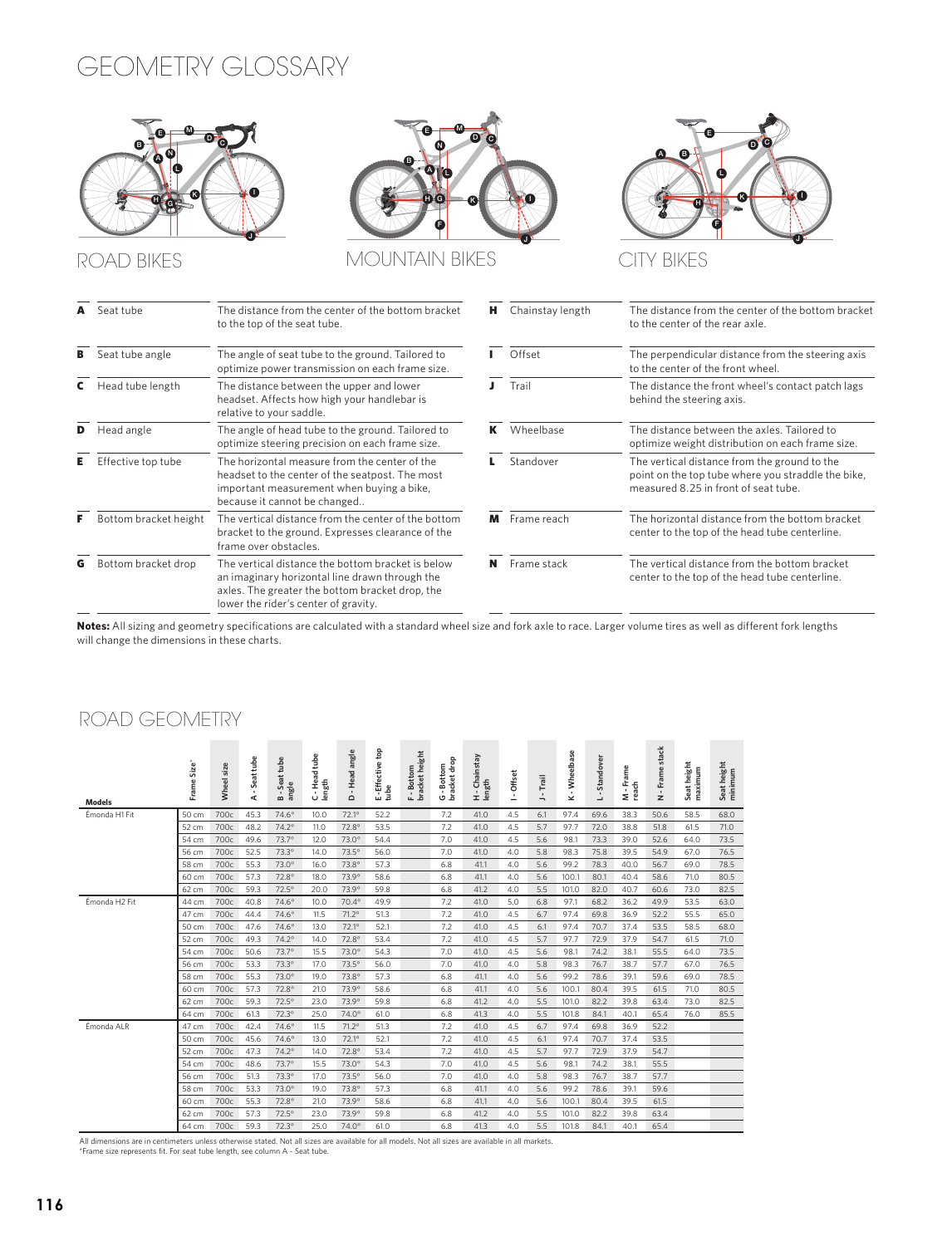## ROAD GEOMETRY

| <b>Models</b>     | Frame Size       | Wheel size   | A - Seattube | B-Seattube<br>angle          | C - Head tube<br>length | Head angle<br>$\dot{\Delta}$   | E-Effective top<br>tube | <b>bracket</b> height<br>F - Bottom | G - Bottom<br>bracket drop | H - Chainstay<br>length | I - Offset | J - Trail  | K - Wheelbase  | L-Standover  | M - Frame<br>reach | Frame stack<br>ż | Seat height<br>maximum | Seat height<br>minimum |
|-------------------|------------------|--------------|--------------|------------------------------|-------------------------|--------------------------------|-------------------------|-------------------------------------|----------------------------|-------------------------|------------|------------|----------------|--------------|--------------------|------------------|------------------------|------------------------|
| Madone H1 Fit     | 50 cm            | 700c         | 45.3         | $74.6^\circ$                 | 10.0                    | 72.1°                          | 52.2                    |                                     | 7.2                        | 41.0                    | 4.5        | 6.1        | 97.4           | 69.6         | 38.3               | 51.1             | 58.5                   | 67.5                   |
|                   | 52 cm            | 700c         | 48.2         | $74.2^{\circ}$               | 11.0                    | 72.8°                          | 53.5                    |                                     | 7.2                        | 41.0                    | 4.5        | 5.7        | 97.7           | 72.0         | 38.8               | 52.3             | 61.5                   | 70.5                   |
|                   | 54 cm<br>56 cm   | 700c<br>700c | 49.6<br>52.5 | 73.7°<br>73.3°               | 12.0<br>14.0            | $73.0^\circ$<br>73.5°          | 54.4<br>56.0            |                                     | 7.0<br>7.0                 | 41.0<br>41.0            | 4.5<br>4.0 | 5.6<br>5.8 | 98.1<br>98.3   | 73.3<br>75.8 | 39.0<br>39.5       | 53.1<br>55.4     | 64.0<br>67.0           | 73.0<br>76.0           |
|                   | 58 cm            | 700c         | 55.3         | $73.0^\circ$                 | 16.0                    | 73.8°                          | 57.3                    |                                     | 6.8                        | 41.1                    | 4.0        | 5.6        | 99.2           | 78.3         | 40.0               | 57.2             | 69.0                   | 78.0                   |
|                   | 60 cm            | 700c         | 57.3         | $72.8^\circ$                 | 18.0                    | 73.9°                          | 58.6                    |                                     | 6.8                        | 41.1                    | 4.0        | 5.6        | 100.1          | 80.1         | 40.4               | 59.1             | 71.0                   | 80.0                   |
|                   | 62 cm            | 700c         | 59.3         | $72.5^\circ$                 | 20.0                    | 73.9°                          | 59.8                    |                                     | 6.8                        | 41.2                    | 4.0        | 5.5        | 101.0          | 82.0         | 40.7               | 61.1             | 73.0                   | 82.0                   |
| Madone H2 Fit     | 50 cm<br>52 cm   | 700c<br>700c | 47.6<br>49.3 | 74.6°<br>$74.2^\circ$        | 13.0<br>14.0            | 72.1°<br>72.8°                 | 52.1<br>53.2            |                                     | 7.2<br>7.2                 | 41.0<br>41.0            | 4.5<br>4.5 | 6.1<br>5.7 | 97.4<br>97.7   | 70.7<br>72.9 | 37.4<br>37.9       | 54.0<br>55.2     | 58.5<br>61.5           | 67.5<br>70.5           |
|                   | 54 cm            | 700c         | 50.6         | 73.7°                        | 15.5                    | $73.0^\circ$                   | 54.3                    |                                     | 7.0                        | 41.0                    | 4.5        | 5.6        | 98.1           | 74.2         | 38.1               | 56.0             | 64.0                   | 73.0                   |
|                   | 56 cm            | 700c         | 53.3         | 73.3°                        | 17.0                    | 73.5°                          | 56.0                    |                                     | 7.0                        | 41.0                    | 4.0        | 5.8        | 98.3           | 76.7         | 38.7               | 58.2             | 67.0                   | 76.0                   |
|                   | 58 cm            | 700c         | 55.3         | 73.0°                        | 19.0                    | 73.8°                          | 57.3                    |                                     | 6.8                        | 41.1                    | 4.0        | 5.6        | 99.2           | 78.6         | 39.1               | 60.1             | 69.0                   | 78.0                   |
|                   | 60 cm<br>62 cm   | 700c<br>700c | 57.3<br>59.3 | 72.8°<br>$72.5^\circ$        | 21.0<br>23.0            | 73.9°<br>73.9°                 | 58.6<br>59.8            |                                     | 6.8<br>6.8                 | 41.1<br>41.2            | 4.0<br>4.0 | 5.6<br>5.5 | 100.1<br>101.0 | 80.4<br>82.2 | 39.5<br>39.8       | 62.0<br>63.9     | 71.0<br>73.0           | 80.0<br>82.0           |
| Domane            | 44 cm            | 700c         | 39.0         | $74.6^\circ$                 | 9.5                     | 70.3°                          | 50.1                    |                                     | 8.0                        | 42.0                    | 5.3        | 6.6        | 98.3           | 65.7         | 36.0               | 51.0             | 53.5                   | 63.0                   |
|                   | 47 cm            | 700c         | 42.0         | $74.6^\circ$                 | 11.0                    | 71.0°                          | 50.9                    |                                     | 8.0                        | 42.0                    | 5.3        | 6.1        | 98.6           | 68.6         | 36.4               | 52.7             | 55.5                   | 65.0                   |
|                   | 50 cm            | 700c         | 45.0         | $74.6^\circ$<br>$74.2^\circ$ | 13.0                    | 71.1°                          | 51.9                    |                                     | 8.0                        | 42.0                    | 5.3        | 6.0        | 99.6           | 71.6         | 36.8               | 54.6             | 58.5                   | 68.0                   |
|                   | 52 cm<br>54 cm   | 700c<br>700c | 47.5<br>50.0 | 73.7°                        | 14.5<br>16.0            | $71.3^\circ$<br>$71.3^\circ$   | 53.0<br>54.2            |                                     | 8.0<br>8.0                 | 42.0<br>42.0            | 5.3<br>5.3 | 5.9<br>5.9 | 100.3<br>101.0 | 73.5<br>75.4 | 37.1<br>37.4       | 56.1<br>57.5     | 61.5<br>64.0           | 71.0<br>73.5           |
|                   | 56 cm            | 700c         | 52.5         | 73.3°                        | 17.5                    | 71.9°                          | 55.4                    |                                     | 7.8                        | 42.0                    | 4.8        | 6.1        | 100.8          | 77.6         | 37.7               | 59.1             | 67.0                   | 76.5                   |
|                   | 58 cm            | 700c         | 54.8         | $73.0^\circ$                 | 19.5                    | 72.0°                          | 56.7                    |                                     | 7.8                        | 42.5                    | 4.8        | 6.0        | 102.2          | 79.6         | 38.0               | 61.1             | 69.0                   | 78.5                   |
|                   | 60 cm<br>62 cm   | 700c<br>700c | 56.7<br>58.6 | 72.8°<br>$72.5^\circ$        | 22.0<br>24.5            | 72.1°<br>72.1°                 | 57.9<br>59.3            |                                     | 7.5<br>7.5                 | 42.5<br>42.5            | 4.8<br>4.8 | 5.9<br>5.9 | 103.2<br>104.2 | 81.7<br>83.5 | 38.3<br>38.6       | 63.2<br>65.6     | 71.0<br>73.0           | 80.5<br>82.5           |
| Speed Concept     | XS               | 650c         | 47.8         | 78.0°                        | 9.0                     | 72.0°                          | 46.9                    |                                     | 5.5                        | 37.4                    | 4.0        | 6.0        | 91.0           | 72.6         | 37.0               | 46.8             | 57.4                   | 72.3                   |
|                   | S                | 700c         | 50.3         | 78.0°                        | 6.5                     | 72.2°                          | 49.5                    |                                     | 8.0                        | 40.0                    | 4.5        | 6.1        | 96.1           | 75.0         | 39.0               | 49.2             | 59.9                   | 74.7                   |
|                   | M                | 700c         | 52.9         | 78.0°                        | 9.0                     | 72.5°                          | 51.8                    |                                     | 8.0                        | 40.0                    | 4.5        | 6.0        | 98.5           | 77.5         | 40.8               | 51.7             | 62.5                   | 77.2                   |
|                   | п<br>XL          | 700c<br>700c | 55.3<br>57.8 | 78.0°<br>78.0°               | 11.5<br>14.0            | $72.5^\circ$<br>$72.5^\circ$   | 54.1<br>56.5            |                                     | 8.0<br>8.0                 | 40.0<br>40.0            | 4.5<br>4.5 | 6.0<br>6.0 | 101.0<br>103.7 | 79.9<br>82.3 | 42.6<br>44.5       | 54.1<br>56.5     | 64.9<br>67.3           | 79.6<br>82.0           |
| Boone             | 50 cm            | 700c         | 47.6         | 75.0°                        | 11.0                    | $71.0^\circ$                   | 51.8                    |                                     | 7.0                        | 42.5                    | 4.5        | 7.4        | 100.1          | 74.7         | 37.5               | 53.4             | 58.5                   | 67.5                   |
|                   | 52 cm            | 700c         | 49.3         | $74.5^\circ$                 | 12.3                    | $71.5^\circ$                   | 53.1                    |                                     | 7.0                        | 42.5                    | 4.5        | 7.1        | 100.5          | 76.1         | 37.9               | 54.7             | 61.5                   | 70.5                   |
|                   | 54 cm            | 700c         | 51.3         | 74.0°                        | 13.8                    | $72.0^\circ$                   | 54.4                    |                                     | 6.8                        | 42.5                    | 4.5<br>4.5 | 6.7        | 101.0          | 77.9         | 38.3               | 56.2             | 64.0                   | 73.0                   |
|                   | 56 cm<br>58 cm   | 700c<br>700c | 53.3<br>55.3 | $73.6^\circ$<br>73.3°        | 15.7<br>17.6            | 72.0°<br>72.3°                 | 55.8<br>57.0            |                                     | 6.8<br>6.5                 | 42.5<br>42.5            | 4.5        | 6.7<br>6.6 | 102.0<br>102.8 | 79.6<br>81.6 | 38.7<br>39.1       | 58.0<br>59.7     | 67.0<br>69.0           | 76.0<br>78.0           |
|                   | 61 cm            | 700c         | 58.3         | 73.0°                        | 20.5                    | 72.3°                          | 58.8                    |                                     | 6.5                        | 42.5                    | 4.5        | 6.6        | 104.3          | 84.3         | 39.7               | 62.4             | 72.0                   | 81.0                   |
| Crockett          | 47 cm            | 700c         | 44.4         | 75.3°                        | 9.5                     | 70.8°                          | 50.7                    |                                     | 7.0                        | 42.5                    | 4.5        | 7.5        | 99.5           | 72.4         | 37.1               | 51.9             |                        |                        |
|                   | 50 cm<br>52 cm   | 700c<br>700c | 47.6<br>49.3 | 75.0°<br>$74.5^\circ$        | 11.0<br>12.3            | $71.0^\circ$<br>$71.5^\circ$   | 51.8<br>53.1            |                                     | 7.0<br>7.0                 | 42.5<br>42.5            | 4.5<br>4.5 | 7.4<br>7.1 | 100.1<br>100.5 | 74.7<br>76.1 | 37.5<br>37.9       | 53.4<br>54.7     |                        |                        |
|                   | 54 cm            | 700c         | 51.3         | 74.0°                        | 13.8                    | 72.0°                          | 54.4                    |                                     | 6.8                        | 42.5                    | 4.5        | 6.7        | 101.0          | 77.9         | 38.3               | 56.2             |                        |                        |
|                   | 56 cm            | 700c         | 53.3         | $73.6^\circ$                 | 15.7                    | 72.0°                          | 55.8                    |                                     | 6.8                        | 42.5                    | 4.5        | 6.7        | 102.0          | 79.6         | 38.7               | 58.0             |                        |                        |
|                   | 58 cm            | 700c         | 55.3         | 73.3°                        | 17.6                    | 72.3°                          | 57.0                    |                                     | 6.5                        | 42.5                    | 4.5        | 6.6        | 102.8          | 81.6         | 39.1               | 59.7             |                        |                        |
| Madone H15        | 61 cm<br>50 cm   | 700c<br>700c | 58.3<br>45.3 | $73.0^\circ$<br>$74.6^\circ$ | 20.5<br>11.1            | $72.3^\circ$<br>$72.1^{\circ}$ | 58.8<br>52.1            |                                     | 6.5<br>7.2                 | 42.5<br>41.0            | 4.5<br>4.5 | 6.6<br>6.2 | 104.3<br>97.4  | 84.3<br>71.1 | 39.7<br>37.8       | 62.4<br>52.1     |                        |                        |
|                   | 52 cm            | 700c         | 48.3         | 74.2°                        | 12.1                    | 72.8°                          | 53.4                    |                                     | 7.2                        | 41.0                    | 4.5        | 5.8        | 97.7           | 73.2         | 38.3               | 53.3             |                        |                        |
|                   | 54 cm            | 700c         | 49.6         | 73.7°                        | 13.1                    | $73.0^\circ$                   | 54.3                    |                                     | 7.0                        | 41.0                    | 4.5        | 5.6        | 98.1           | 74.4         | 38.6               | 54.1             |                        |                        |
|                   | 56 cm            | 700c<br>700c | 52.5<br>55.3 | 73.3°<br>$73.0^\circ$        | 15.1                    | 73.5°<br>73.8°                 | 55.9<br>57.4            |                                     | 7.0<br>6.8                 | 41.0<br>41.1            | 4.0<br>4.0 | 5.8<br>5.7 | 98.3<br>99.2   | 76.8<br>79.3 | 39.1<br>39.6       | 56.3<br>58.1     |                        |                        |
|                   | 58 cm<br>60 cm   | 700c         | 57.3         | 72.8°                        | 17.1<br>19.1            | 73.9°                          | 58.6                    |                                     | 6.8                        | 41.1                    | 4.0        | 5.6        | 100.1          | 81.1         | 39.9               | 60.1             |                        |                        |
|                   | 62 cm            | 700c         | 59.3         | $72.5^\circ$                 | 21.1                    | 73.9°                          | 59.8                    |                                     | 6.8                        | 41.2                    | 4.0        | 5.6        | 101            | 82.9         | 40.3               | 62.0             |                        |                        |
| Checkpoint Carbon | 49 cm            | 700c         | 49           | 75.0°                        | 9.0                     | $71.4^{\circ}$                 | 51.5                    |                                     | 7.8                        | 42.5                    | 4.9        | 6.6        | 99.5           | 72.3         | 37.3               | 53.2             | 66.5                   | 57.5                   |
|                   | 52 cm<br>54 cm   | 700c<br>700c | 52<br>54     | 74.0°<br>73.5°               | 10.7<br>12.6            | $71.6^\circ$<br>$71.8^\circ$   | 53.6<br>55.1            |                                     | 7.8<br>7.6                 | 42.5<br>42.5            | 4.9<br>4.9 | 6.5<br>6.4 | 100.5<br>101.4 | 74.9<br>77.5 | 37.9<br>38.3       | 54.9<br>56.7     | 70.0<br>73.0           | 61.0<br>64.0           |
|                   | 56 cm            | 700c         | 56           | $73.0^\circ$                 | 14.5                    | $72.2^\circ$                   | 56.6                    |                                     | 7.6                        | 42.5                    | 4.9        | 6.1        | 102.0          | 79.5         | 38.7               | 58.6             | 76.0                   | 67.0                   |
|                   | 58 cm 700c       |              | 58           | $73.0^\circ$                 | 17.1                    | 72.3°                          | 57.7                    |                                     | 7.4                        | 42.5                    | 4.9        | 6.1        | 103.2          | 81.7         | 39.1               | 60.9             | 78.0                   | 69.0                   |
|                   | 61 cm            | 700c         | 61           | 73.0°                        | 20.0                    | $72.6^\circ$                   | 59.2                    |                                     | 7.4                        | 42.5                    | 4.9        | 5.9        | 104.4          | 84.6         | 39.7               | 63.8             | 81.0                   | 72.0                   |
| Checkpoint        | 49 cm<br>52 cm   | 700c<br>700c | 49<br>52     | 75.0°<br>74.0°               | 9.0<br>10.7             | $71.4^\circ$<br>$71.6^\circ$   | 51.5<br>53.6            |                                     | 7.8<br>7.8                 | 42.5<br>42.5            | 4.9<br>4.9 | 6.6<br>6.5 | 99.5<br>100.5  | 74.9<br>77   | 37.3<br>37.9       | 53.2<br>54.9     |                        |                        |
|                   | 54 cm            | 700c         | 54           | $73.5^\circ$                 | 12.6                    | $71.8^\circ$                   | 55.1                    |                                     | 7.6                        | 42.5                    | 4.9        | 6.4        | 101.4          | 78.9         | 38.3               | 56.7             |                        |                        |
|                   | 56 cm            | 700c         | 56           | 73.0°                        | 14.5                    | $72.2^\circ$                   | 56.6                    |                                     | 7.6                        | 42.5                    | 4.9        | 6.1        | 102.0          | 80.8         | 38.7               | 58.6             |                        |                        |
|                   | 58 cm            | 700c         | 58           | 73.0°                        | 17.1                    | 72.3°                          | 57.7                    |                                     | 7.4                        | 42.5                    | 4.9        | 6.1        | 103.2          | 82.9         | 39.1               | 60.9             |                        |                        |
| 1120              | 61 cm<br>15.5 in | 700c<br>29"  | 61<br>39.4   | 73.0°<br>73.5°               | 20.0<br>10.0            | $72.6^\circ$<br>70.4°          | 59.2<br>56.0            | 31.4                                | 7.4<br>7.6                 | 42.5<br>44.0            | 4.9<br>5.1 | 5.9<br>8.5 | 104.4<br>108.2 | 85.8<br>77.8 | 39.7<br>39.6       | 63.8<br>63.4     |                        |                        |
|                   | 17.5 in          | 29"          | 41.9         | 73.5°                        | 10.0                    | 70.4°                          | 58.6                    | 31.5                                | 7.5                        | 44.0                    | 5.1        | 8.5        | 110.8          | 79.1         | 42.2               | 63.4             |                        |                        |
|                   | 19.5 in          | 29"          | 47.0         | $73.5^\circ$                 | 11.0                    | 70.3°                          | 61.9                    | 31.5                                | 7.5                        | 44.0                    | 5.1        | 8.5        | 114.2          | 79.2         | 45.1               | 64.2             |                        |                        |
|                   | 21.5 in          | 29"          | 52.1         | 73.5°                        | 12.0                    | 70.3°                          | 64.3                    | 31.5                                | 7.5                        | 44.0                    | 5.1        | 8.6        | 116.6          | 79.2         | 47.1               | 65.1             |                        |                        |
| 920               | 49 cm<br>52 cm   | 29"<br>29"   | 44.0<br>47.0 | 74.5°<br>$74.0^\circ$        | 9.5<br>10.5             | 70.0°<br>70.5°                 | 54.0<br>55.1            | 28.3<br>28.3                        | 8.5<br>8.5                 | 46.5<br>46.5            | 5.5<br>5.5 | 7.5<br>7.2 | 107.2<br>107.4 | 72.2<br>74.3 | 38.5<br>38.8       | 55.6<br>56.7     |                        |                        |
|                   | 54 cm            | 29"          | 49.0         | 73.8°                        | 12.0                    | 71.0°                          | 56.2                    | 28.3                                | 8.5                        | 46.5                    | 5.5        | $6.8$      | 107.9          | 76.0         | 39.2               | 58.3             |                        |                        |
|                   | 56 cm            | 29"          | 51.0         | 73.3°                        | 14.5                    | $71.3^\circ$                   | 57.8                    | 28.3                                | 8.5                        | 46.5                    | 5.5        | 6.7        | 108.8          | 77.8         | 39.5               | 60.8             |                        |                        |
|                   | 58 cm<br>61 cm   | 29"<br>29"   | 53.0<br>56.0 | 73.0°<br>72.8°               | 16.5<br>18.0            | $71.3^\circ$<br>$71.5^\circ$   | 59.4<br>60.4            | 28.3<br>28.3                        | 8.5<br>8.5                 | 46.5<br>46.5            | 5.5<br>5.5 | 6.7<br>6.5 | 110.0<br>110.7 | 79.6<br>81.7 | 40.2<br>40.5       | 62.7<br>64.2     |                        |                        |
| 520               | 48 cm            | 700c         | 44.0         | $74.3^\circ$                 | 11.5                    | $69.5^\circ$                   | 52.0                    | 27.4                                | 7.5                        | 45.0                    | 5.2        | 7.4        | 104.1          | 71.3         | 36.8               | 54.0             |                        |                        |
|                   | 51 cm            | 700c         | 48.2         | $74.0^\circ$                 | 12.5                    | 70.0°                          | 53.1                    | 27.4                                | 7.5                        | 45.0                    | 5.2        | 7.1        | 104.5          | 74.1         | 37.3               | 55.1             |                        |                        |
|                   | 54 cm 700c       |              | 51.2         | 73.8°                        | 14.0                    | 71.0°                          | 54.3                    | 27.8                                | 7.0                        | 45.0                    | 5.2        | 6.5        | 104.8          | 76.8         | 37.8               | 56.5             |                        |                        |
|                   | 57 cm<br>60 cm   | 700c<br>700c | 54.3<br>57.5 | 73.5°<br>73.0°               | 16.0<br>20.0            | $71.8^\circ$<br>$71.8^\circ$   | 55.7<br>58.3            | 27.8<br>27.8                        | 7.0<br>7.0                 | 45.0<br>45.0            | 5.2<br>5.2 | 5.9<br>5.9 | 105.2<br>107.4 | 79.4<br>82.6 | 38.3<br>39.2       | 58.7<br>62.5     |                        |                        |
|                   | 63 cm            | 700c         | 60.5         | 72.8°                        | 23.0                    | $72.3^\circ$                   | 60.3                    | 27.8                                | 7.0                        | 45.0                    | 5.2        | 5.6        | 108.6          | 85.4         | 40.0               | 65.5             |                        |                        |

All dimensions are in centimeters unless otherwise stated. Not all sizes are available for all models. Not all sizes are available in all markets. \*Frame size represents fit. For seat tube length, see column A - Seat tube.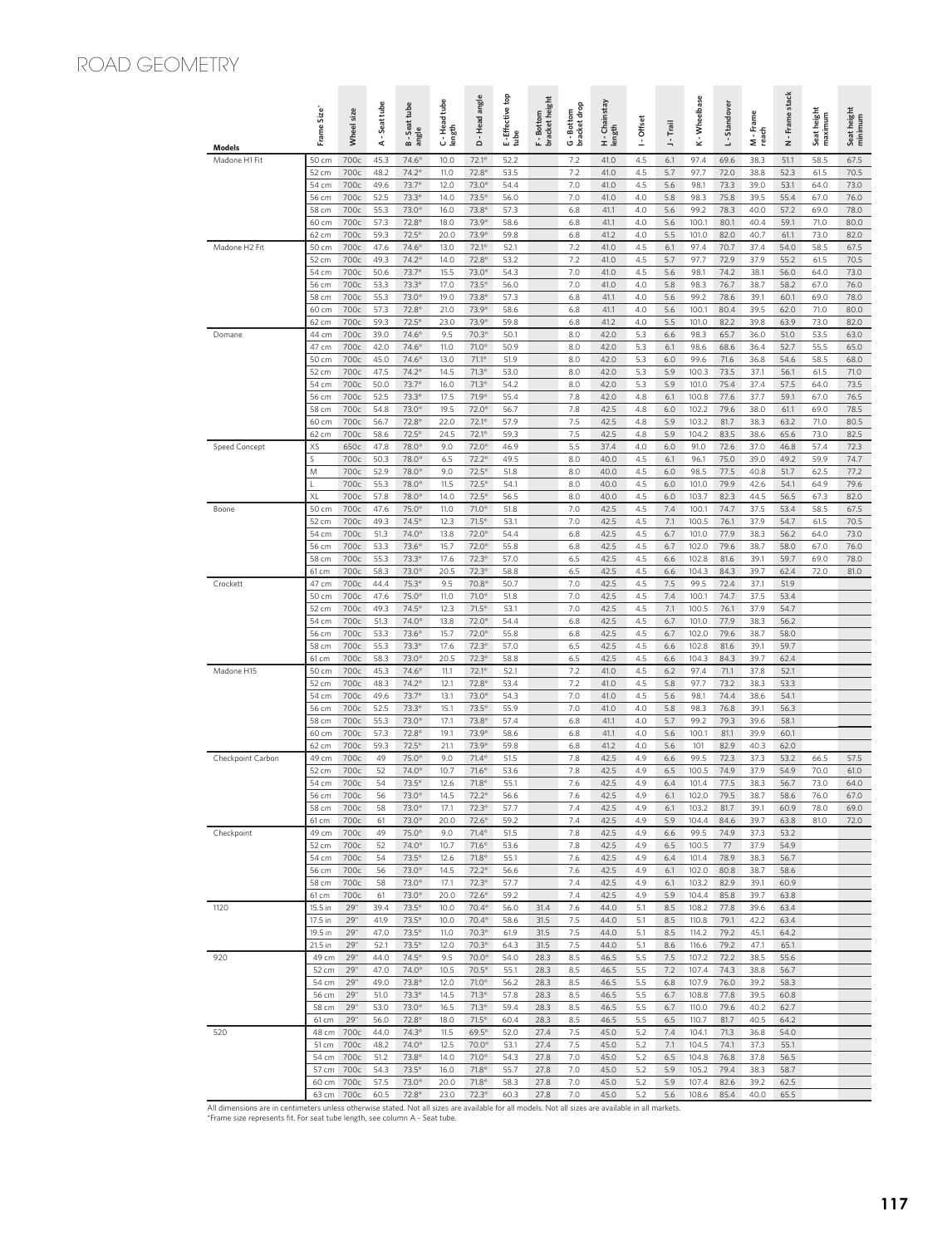## MOUNTAIN GEOMETRY

| Models                                   | $Size^*$<br>Frame: | Wheel size     | -Seat tube<br>⋖ | <b>B-Seattube</b><br>angle   | C-Head tube<br>length | Head angle<br>$\blacksquare$<br>$\Omega$ | <b>Effective</b><br>E - Effecti<br>top tube | bracket height<br>F - Bottom | G - Bottom<br>bracket drop | H - Chainstay<br>Iength | I - Offset | J - Trail    | K-Wheelbase    | L-Standover  | Frame<br>M - Fr<br>reach | N - Frame stack | Seat height<br>maximum | Seat height<br>minimum |
|------------------------------------------|--------------------|----------------|-----------------|------------------------------|-----------------------|------------------------------------------|---------------------------------------------|------------------------------|----------------------------|-------------------------|------------|--------------|----------------|--------------|--------------------------|-----------------|------------------------|------------------------|
| Top Fuel                                 | 15.5 in            | 27.5'          | 39.4            | $69.5^\circ$                 | 10.0                  | 69.9°                                    | 55.8                                        | 33.0                         | 2.5                        | 42.7                    | 4.7        | 8.0          | 106.4          | 73.2         | 39.2                     | 56.1            |                        |                        |
| Low geometry**                           | 17.5 in            | 29'            | 41.9            | $68.5^\circ$                 | 9.0                   | 70.0°                                    | 59.3                                        | 33.0                         | 3.9                        | 43.5                    | 5.1        | 8.0          | 111.1          | 72.4         | 42.7                     | 57.7            |                        |                        |
|                                          | 18.5 in            | 29'            | 44.5            | $68.5^\circ$                 | 9.0                   | 70.0°                                    | 60.9                                        | 33.0                         | 3.9                        | 43.5                    | 5.1        | 8.0          | 112.7          | 71.9         | 44.3                     | 57.7            |                        |                        |
|                                          | 19.5 in            | 29"            | 47.0            | $68.5^\circ$                 | 10.0                  | 70.0°                                    | 62.5                                        | 33.0                         | 3.9                        | 43.5                    | 5.1        | 8.0          | 114.4          | 71.9         | 45.7                     | 58.7            |                        |                        |
| Top Fuel                                 | 21.5 in<br>15.5 in | 29'<br>27.5'   | 49.5<br>39.4    | $68.5^\circ$<br>70.5°        | 12.0<br>10.0          | 70.0°<br>70.9°                           | 64.6<br>55.6                                | 33.0<br>34.1                 | 3.9<br>1.4                 | 43.5<br>42.4            | 5.1<br>4.7 | 8.0<br>7.3   | 116.6<br>106.3 | 71.9<br>74.1 | 47.2<br>40.1             | 60.6<br>55.4    |                        |                        |
| High geometry**                          | 17.5 in            | 29"            | 41.9            | 69.4°                        | 9.0                   | 70.9°                                    | 59.3                                        | 34.1                         | 2.8                        | 43.2                    | 5.1        | 7.4          | 110.9          | 73.4         | 43.6                     | 57.0            |                        |                        |
|                                          | 18.5 in            | 29'            | 44.5            | 69.4°                        | 9.0                   | 70.9°                                    | 60.6                                        | 34.1                         | 2.8                        | 43.2                    | 5.1        | 7.4          | 112.5          | 72.9         | 45.2                     | 57.0            |                        |                        |
|                                          | 19.5 in            | 29'            | 47.0            | 69.4°                        | 10.0                  | 70.9°                                    | 62.3                                        | 34.1                         | 2.7                        | 43.2                    | 5.1        | 7.4          | 114.3          | 72.9         | 46.6                     | 58.0            |                        |                        |
|                                          | 21.5 in            | 29'            | 49.5            | 69.4°                        | 12.0                  | 70.9°                                    | 64.6                                        | 34.1                         | 2.7                        | 43.2                    | 5.1        | 7.4          | 116.5          | 72.9         | 48.1                     | 59.8            |                        |                        |
| Fuel EX Carbon 29<br>Low geometry*       | 15.5 in<br>17.5 in | 29'<br>29'     | 39.4<br>41.9    | $65.5^\circ$<br>$65.5^\circ$ | 10.0<br>10.0          | $67.0^\circ$<br>$67.0^\circ$             | 56.6<br>60.1                                | 33.5<br>33.5                 | 3.9<br>3.9                 | 43.5<br>43.5            | 5.1<br>5.1 | 10.3<br>10.3 | 112.2<br>115.7 | 76.0<br>74.0 | 39.1<br>42.6             | 60.9<br>60.9    |                        |                        |
|                                          | 18.5 in            | 29'            | 44.0            | $65.5^\circ$                 | 10.0                  | $67.0^\circ$                             | 61.8                                        | 33.5                         | 3.9                        | 43.5                    | 5.1        | 10.3         | 117.4          | 73.5         | 44.3                     | 60.9            |                        |                        |
|                                          | 19.5 in            | 29"            | 47.0            | $65.5^\circ$                 | 10.0                  | $67.0^\circ$                             | 63.3                                        | 33.5                         | 3.9                        | 43.5                    | 5.1        | 10.3         | 118.9          | 73.0         | 45.8                     | 60.9            |                        |                        |
|                                          | 21.5 in            | 29'            | 51.0            | $65.5^\circ$                 | 11.0                  | $67.0^\circ$                             | 65.7                                        | 33.5                         | 3.9                        | 43.5                    | 5.1        | 10.3         | 121.5          | 74.0         | 48.0                     | 61.8            |                        |                        |
| Fuel EX Carbon 29                        | 15.5 in            | 29'            | 39.4            | $66.2^\circ$                 | 10.0                  | $67.7^{\circ}$                           | 56.5                                        | 34.4                         | 3.0                        | 43.2                    | 5.1        | 9.9          | 112.1          | 76.7         | 39.9                     | 60.4            |                        |                        |
| High geometry*                           | 17.5 in            | 29'            | 41.9            | $66.2^\circ$                 | 10.0                  | $67.7^{\circ}$                           | 59.9                                        | 34.4                         | 3.0                        | 43.2                    | 5.1        | 9.9          | 115.6          | 74.7         | 43.3                     | 60.3            |                        |                        |
|                                          | 18.5 in<br>19.5 in | 29'<br>29'     | 44.0<br>47.0    | $66.2^\circ$<br>$66.2^\circ$ | 10.0<br>10.0          | $67.7^{\circ}$<br>$67.7^{\circ}$         | 61.6<br>63.1                                | 34.4<br>34.4                 | 3.0<br>3.0                 | 43.2<br>43.2            | 5.1<br>5.1 | 9.9<br>9.9   | 117.3<br>118.8 | 74.2<br>73.7 | 45.0<br>46.5             | 60.3<br>60.3    |                        |                        |
|                                          | 21.5 in            | 29'            | 51.0            | $66.2^\circ$                 | 11.0                  | $67.7^{\circ}$                           | 65.7                                        | 34.4                         | 3.0                        | 43.2                    | 5.1        | 9.9          | 121.4          | 74.7         | 48.7                     | 61.2            |                        |                        |
| Fuel EX Aluminum 29                      | 15.5 in            | 29'            | 39.4            | $65.5^\circ$                 | 10.0                  | $67.0^\circ$                             | 56.6                                        | 33.5                         | 3.9                        | 43.3                    | 5.1        | 10.3         | 112.2          | 76.0         | 39.1                     | 60.9            |                        |                        |
| Low geometry*                            | 17.5 in            | 29'            | 41.9            | $65.5^\circ$                 | 10.0                  | $67.0^\circ$                             | 60.1                                        | 33.5                         | 3.9                        | 43.3                    | 5.1        | 10.3         | 115.7          | 74.0         | 42.6                     | 60.9            |                        |                        |
|                                          | 18.5 in            | 29'            | 44.0            | $65.5^\circ$                 | 10.0                  | $67.0^\circ$                             | 61.8                                        | 33.5                         | 3.9                        | 43.3                    | 5.1        | 10.3         | 117.4          | 73.5         | 44.3                     | 60.9            |                        |                        |
|                                          | 19.5 in            | 29"            | 47.0            | $65.5^\circ$                 | 10.0                  | $67.0^\circ$                             | 63.3                                        | 33.5                         | 3.9                        | 43.3                    | 5.1        | 10.3         | 118.9          | 73.0         | 45.8                     | 60.9            |                        |                        |
|                                          | 21.5 in<br>$23$ in | 29'<br>29'     | 51.0            | $65.5^\circ$<br>$65.5^\circ$ | 11.0<br>14.5          | $67.0^\circ$                             | 65.7                                        | 33.5                         | 3.9<br>3.9                 | 43.3                    | 5.1        | 10.3         | 121.5          | 74.0         | 48.0                     | 61.8            |                        |                        |
| Fuel EX Aluminum 29                      | 15.5 in            | 29'            | 56.0<br>39.4    | $66.2^\circ$                 | 10.0                  | $67.0^\circ$<br>$67.7^{\circ}$           | 68.6<br>56.5                                | 33.5<br>34.4                 | 3.0                        | 43.3<br>43.2            | 5.1<br>5.1 | 10.3<br>9.9  | 124.8<br>112.1 | 78.0<br>76.7 | 50.0<br>39.9             | 65.0<br>60.4    |                        |                        |
| High geometry*                           | 17.5 in            | 29"            | 41.9            | $66.2^\circ$                 | 10.0                  | $67.7^{\circ}$                           | 60.0                                        | 34.4                         | 3.0                        | 43.2                    | 5.1        | 9.9          | 115.6          | 74.7         | 43.3                     | 60.3            |                        |                        |
|                                          | 18.5 in            | 29'            | 44.0            | $66.2^\circ$                 | 10.0                  | $67.7^{\circ}$                           | 61.7                                        | 34.4                         | 3.0                        | 43.2                    | 5.1        | 9.9          | 117.3          | 74.2         | 45.0                     | 60.3            |                        |                        |
|                                          | 19.5 in            | 29'            | 47.0            | $66.2^\circ$                 | 10.0                  | 67.7°                                    | 63.2                                        | 34.4                         | 3.0                        | 43.2                    | 5.1        | 9.9          | 118.8          | 73.7         | 46.5                     | 60.3            |                        |                        |
|                                          | 21.5 in            | 29'            | 51.0            | $66.2^\circ$                 | 11.0                  | 67.7°                                    | 65.7                                        | 34.4                         | 3.0                        | 43.2                    | 5.1        | 9.9          | 121.4          | 74.7         | 48.7                     | 61.2            |                        |                        |
|                                          | 23 in              | 29'            | 56.0            | 66.1°                        | 14.5                  | $67.7^{\circ}$                           | 68.6                                        | 34.4                         | 3.0                        | 43.2                    | 5.1        | 9.9          | 124.7          | 78.7         | 50.7                     | 64.4            |                        |                        |
| Fuel EX Carbon 275Plus<br>Low geometry*  | 15.5 in<br>17.5 in | 27.5"<br>27.5" | 39.4<br>41.9    | 65.1°<br>65.1°               | 10.0<br>10.0          | $66.6^\circ$<br>$66.6^\circ$             | 56.6<br>60.1                                | 32.3<br>32.3                 | 3.9<br>3.9                 | 43.2<br>43.2            | 5.1<br>5.1 | 10.6<br>10.6 | 112.2<br>115.7 | 76.0<br>74.0 | 38.7<br>42.2             | 61.3<br>61.2    |                        |                        |
|                                          | 18.5 in            | 27.5'          | 44.0            | 65.1°                        | 10.0                  | $66.6^\circ$                             | 61.8                                        | 32.3                         | 3.9                        | 43.2                    | 5.1        | 10.6         | 117.4          | 73.5         | 43.9                     | 61.2            |                        |                        |
|                                          | 19.5 in            | 27.5'          | 47.0            | $65.1^\circ$                 | 10.0                  | $66.6^\circ$                             | 63.3                                        | 32.3                         | 3.9                        | 43.2                    | 5.1        | 10.6         | 118.9          | 73.0         | 45.4                     | 61.2            |                        |                        |
|                                          | 21.5 in            | 27.5"          | 51.0            | 65.1°                        | 11.0                  | $66.6^\circ$                             | 65.7                                        | 32.3                         | 3.9                        | 43.2                    | 5.1        | 10.6         | 121.5          | 74.0         | 47.6                     | 62.1            |                        |                        |
| Fuel EX Carbon 275Plus<br>High geometry* | 15.5 in            | 27.5"          | 39.4            | 65.7°                        | 10.0                  | $67.2^{\circ}$                           | 56.5                                        | 32.9                         | 3.0                        | 43.3                    | 5.1        | 10.2         | 112.1          | 76.7         | 39.5                     | 60.7            |                        |                        |
|                                          | 17.5 in            | 27.5"          | 41.9            | 65.7°                        | 10.0                  | $67.2^{\circ}$                           | 60.0                                        | 32.9                         | 3.0                        | 43.3                    | 5.1        | 10.2         | 115.6          | 74.7         | 43                       | 60.6            |                        |                        |
|                                          | 18.5 in<br>19.5 in | 27.5'<br>27.5" | 44.0<br>47.0    | 65.7°<br>65.7°               | 10.0<br>10.0          | $67.2^\circ$<br>$67.2^\circ$             | 61.7<br>63.2                                | 32.9<br>32.9                 | 3.0<br>3.0                 | 43.3<br>43.3            | 5.1<br>5.1 | 10.2<br>10.2 | 117.3<br>118.8 | 74.2<br>73.7 | 44.6<br>46.1             | 60.6<br>60.6    |                        |                        |
|                                          | 21.5 in            | 27.5'          | 51.0            | 65.7°                        | 11.0                  | $67.2^\circ$                             | 65.7                                        | 32.9                         | 3.0                        | 43.3                    | 5.1        | 10.2         | 121.4          | 74.7         | 48.3                     | 61.5            |                        |                        |
| Fuel EX Aluminum                         | 15.5 in            | 27.5"          | 39.4            | 65.1°                        | 10.0                  | $66.6^\circ$                             | 56.6                                        | 32.3                         | 3.9                        | 43.2                    | 5.1        | 10.6         | 112.2          | 76.0         | 38.7                     | 61.3            |                        |                        |
| 275Plus<br>Low geometry**                | 17.5 in            | 27.5"          | 41.9            | 65.1°                        | 10.0                  | $66.6^\circ$                             | 60.1                                        | 32.3                         | 3.9                        | 43.2                    | 5.1        | 10.6         | 115.7          | 74.0         | 42.2                     | 61.2            |                        |                        |
|                                          | 18.5 in            | 27.5'          | 44.0            | 65.1°                        | 10.0                  | $66.6^\circ$                             | 61.8                                        | 32.3                         | 3.9                        | 43.2                    | 5.1        | 10.6         | 117.4          | 73.5         | 43.9                     | 61.2            |                        |                        |
|                                          | 19.5 in<br>21.5 in | 27.5"<br>27.5" | 47.0<br>51.0    | $65.1^\circ$<br>65.1°        | 10.0<br>11.0          | $66.6^\circ$<br>$66.6^\circ$             | 63.3<br>65.7                                | 32.3<br>32.3                 | 3.9<br>3.9                 | 43.2<br>43.2            | 5.1<br>5.1 | 10.6<br>10.6 | 118.9<br>121.5 | 73.0<br>74.0 | 45.4<br>47.6             | 61.2<br>62.1    |                        |                        |
|                                          | 23 in              | 27.5"          | 56.0            | $65.1^\circ$                 | 14.5                  | $66.6^\circ$                             | 68.6                                        | 32.3                         | 3.9                        | 43.2                    | 5.1        | 10.6         | 124.7          | 78.0         | 50.0                     | 65.3            |                        |                        |
| Fuel EX Aluminum                         | 15.5 in            | 27.5'          | 39.4            | 65.7°                        | 10.0                  | $67.2^\circ$                             | 56.5                                        | 32.9                         | 3.0                        | 43.3                    | 5.1        | 10.2         | 112.1          | 76.7         | 39.5                     | 60.7            |                        |                        |
| 275Plus<br>High geometry**               | 17.5 in            | 27.5'          | 41.9            | 65.7°                        | 10.0                  | $67.2^{\circ}$                           | 60.0                                        | 32.9                         | 3.0                        | 43.3                    | 5.1        | 10.2         | 115.6          | 74.7         | 43                       | 60.6            |                        |                        |
|                                          | 18.5 in            | 27.5"          | 44.0            | 65.7°                        | 10.0                  | $67.2^\circ$                             | 61.7                                        | 32.9                         | 3.0                        | 43.3                    | 5.1        | 10.2         | 117.3          | 74.2         | 44.6                     | 60.6            |                        |                        |
|                                          | 19.5 in            | 27.5'          | 47.0            | 65.7°                        | 10.0                  | $67.2^\circ$                             | 63.2                                        | 32.9                         | 3.0                        | 43.3                    | 5.1        | 10.2         | 118.8          | 73.7         | 46.1                     | 60.6            |                        |                        |
|                                          | 21.5 in<br>23 in   | 27.5"<br>27.5" | 51.0<br>56.0    | $65.7^\circ$<br>65.7°        | 11.0<br>14.5          | $67.2^\circ$<br>$67.2^\circ$             | 65.7<br>68.6                                | 32.9<br>32.9                 | 3.0<br>3.0                 | 43.3<br>43.3            | 5.1<br>5.1 | 10.2<br>10.2 | 121.4<br>124.7 | 74.7<br>78.7 | 48.3<br>50.7             | 61.5<br>64.8    |                        |                        |
| Fuel EX Carbon Womens                    | 14 in              | 27.5'          | 35.6            | 65.8°                        | 9.0                   | $67.0^\circ$                             | 54.4                                        | 33.0                         | 2.6                        | 43.4                    | 4.3        | 10.4         | 108.8          | 69.7         | 37.1                     | 57.1            |                        |                        |
| Low geometry*'                           | 15.5 in            | 27.5"          | 39.4            | 65.8°                        | 10.0                  | $67.0^\circ$                             | 56.3                                        | 33.0                         | 2.6                        | 43.4                    | 4.3        | 10.4         | 110.7          | 71           | 38.7                     | 58.0            |                        |                        |
| Fuel EX Carbon Womens                    | 14 in              | 27.5"          | 35.6            | 66.5°                        | 9.0                   | $67.7^\circ$                             | 54.2                                        | 33.8                         | 1.2                        | 43.3                    | 4.3        | 10.4         | 108.6          | 69.1         | 37.8                     | 56.6            |                        |                        |
| High geometry**                          | 15.5 in            | 27.5'          | 39.4            | 66.5°                        | 10.0                  | $67.7^{\circ}$                           | 56.1                                        | 33.8                         | 1.2                        | 43.3                    | 4.3        | 10.4         | 110.6          | 69.9         | 39.4                     | 57.5            |                        |                        |
| Fuel EX Aluminum<br>Womens               | 14 in              | 27.5"          | 35.6            | 65.8°                        | 9.0                   | $67.0^\circ$                             | 54.4                                        | 33.0                         | 2.6                        | 43.4                    | 4.3        | 10.4         | 108.8          | 69.8         | 37.1                     | 57.1            |                        |                        |
| Low geometry**                           | 15.5 in            | 27.5"          | 39.4            | 65.8°                        | 10.0                  | $67.0^\circ$                             | 56.3                                        | 33.0                         | 2.6                        | 43.4                    | 4.3        | 10.4         | 110.7          | 71.1         | 38.7                     | 58.0            |                        |                        |
| Fuel EX Aluminum                         | 14 in              | 27.5"          | 35.6            | $66.5^\circ$                 | 9.0                   | $67.7^{\circ}$                           | 54.2                                        | 33.8                         | 1.2                        | 43.3                    | 4.3        | 10.4         | 108.6          | 70.5         | 37.8                     | 56.6            |                        |                        |
| Womens<br>High geometry**                | 15.5 in            | 27.5"          | 39.4            | 66.5°                        | 10.0                  | $67.7^{\circ}$                           | 56.1                                        | 33.8                         | 1.2                        | 43.3                    | 4.3        | 10.4         | 110.6          | 71.8         | 39.4                     | 57.5            |                        |                        |
|                                          |                    |                |                 |                              |                       |                                          |                                             |                              |                            |                         |            |              |                |              |                          |                 |                        |                        |
| Remedy Carbon<br>Low geometry**          | 15.5 in<br>17.5 in | 27.5"<br>27.5" | 39.4<br>41.9    | 68.0<br>68.0                 | 95<br>10.0            | $65.5^\circ$<br>$65.5^\circ$             | 56.2<br>58.8                                | 34.9<br>34.9                 | 1.6<br>1.6                 | 43.5<br>43.5            | 4.6<br>4.6 | 11.5<br>11.5 | 114.0<br>116.7 | 73<br>76.1   | 39.5<br>42.0             | 58.7<br>59.2    |                        |                        |
|                                          | 18.5 in            | 27.5"          | 44.5            | 68.0                         | 10.5                  | $65.5^\circ$                             | 60.4                                        | 34.9                         | 1.6                        | 43.5                    | 4.6        | 11.5         | 118.4          | 75.8         | 43.5                     | 59.6            |                        |                        |
|                                          | 19.5 in            | 27.5"          | 47.0            | 68.0                         | 11.0                  | $65.5^\circ$                             | 62.5                                        | 34.9                         | 1.6                        | 43.5                    | 4.6        | 11.5         | 120.6          | 75.8         | 45.5                     | 60.1            |                        |                        |
|                                          | 21.5 in            | 27.5"          | 52.1            | 68.0                         | 12.5                  | $65.5^\circ$                             | 64.9                                        | 34.9                         | 1.6                        | 43.5                    | 4.6        | 11.5         | 123.2          | 76.8         | 47.5                     | 61.5            |                        |                        |

All dimensions are in centimeters unless otherwise stated. Not all sizes are available for all models. Not all sizes are available in all markets.<br>"Frame size represents fit. For seat tube length, see column A - Seat tube.